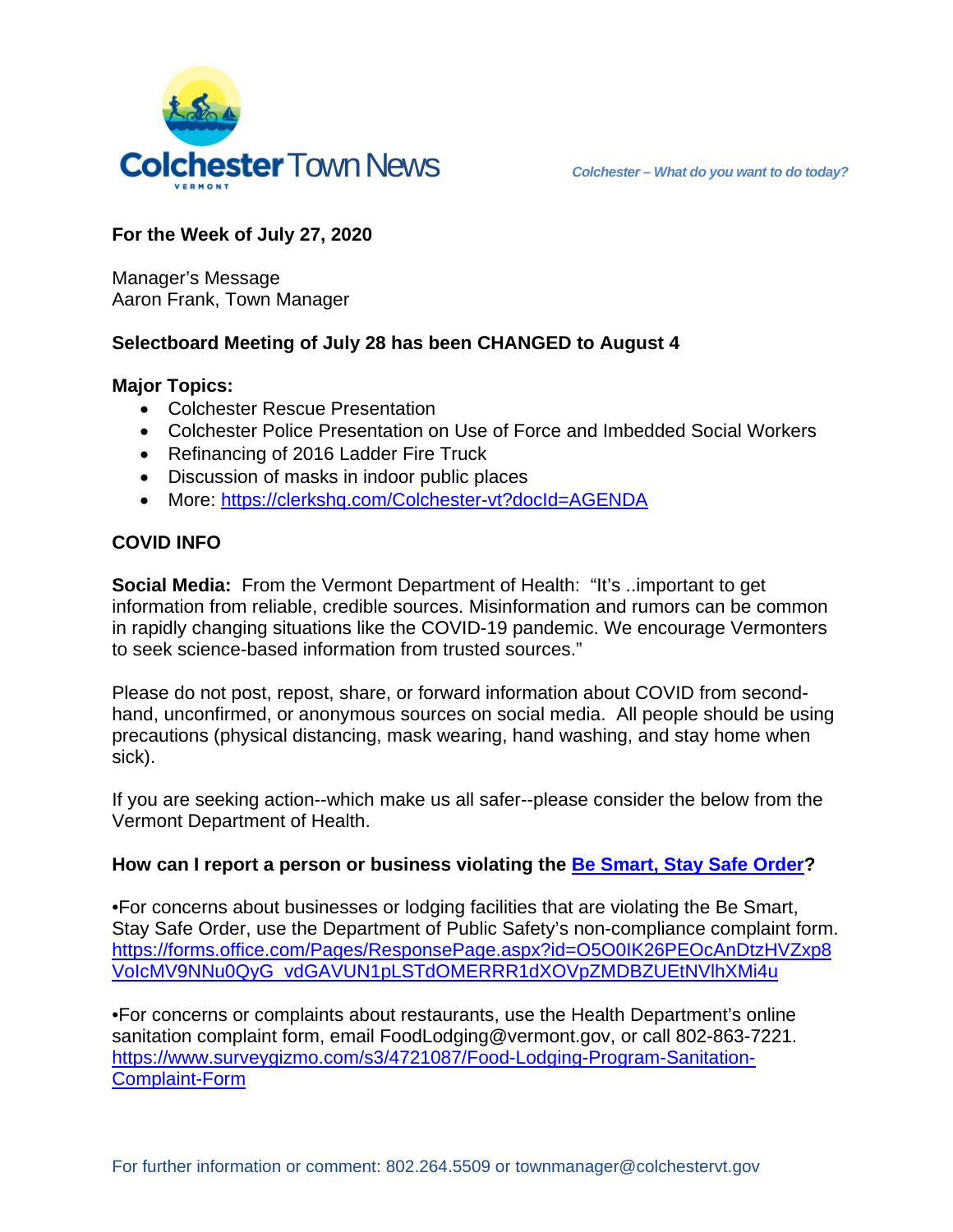

•For employees to report alleged safety or health hazards, use the Vermont Occupational Safety and Health Administration's (VOSHA) confidential safety complaint form. <https://labor.vermont.gov/form/safety-complaint-form>

•For complaints regarding individuals who are failing to self-quarantine as required, please call Colchester Police on their non-emergency line at 264-5555.

**Unemployment:** During the current economic crisis caused by COVID-19, the unemployment rate has risen extremely fast. In Colchester, the rate rose from 1.9% to 13.3% in two months. During most months, Colchester's rate was lower than that of Chittenden County and Vermont as a whole, and also below the national average.

Sometimes people lament that Vermont does not "boom" along with some other areas of the country in the best economic times. There is an upside in that we do not "bust" as hard either.

| <b>Month</b>               | <b>Colchester</b> | <b>Chitt. County</b> | <b>Vermont</b> | US   |
|----------------------------|-------------------|----------------------|----------------|------|
| Feb 2020 (for perspective) | 1.9               | 1.8                  | 2.4            | 3.5  |
| Mar 2020                   | 2.6               | 2.5                  | 3.1            |      |
| April 2020                 | 13.3              | 14.2                 | 16.5           | 14.7 |
| May 2020                   | 10.6              | 11.7                 | 12.8           | 13.3 |
| Jun 2020                   | 7.6               | 8.6                  | 9.4            | 11.1 |

#### Unemployment Rates (%) in Current Economic Downtown

During the Great Recession, in Colchester, unemployment peaked at 6.3% in March 2009. Colchester's unemployment was generally slightly below that of Chittenden County, Vermont and well below that of the US.

Unemployment Rates (%) Great Recession – December 2007 through June 2009

|                 | Colchester | Chitt.<br>County | Vermont | <b>US</b> |
|-----------------|------------|------------------|---------|-----------|
| Peak            | 6.3        | 6.4              | 6.9     | 9.5       |
| $_{\text{LOW}}$ | 3          | 3.1              | 4.2     | 4.7       |
| Average         | 4.4        | 4.6              | 5.3     |           |

Local statistics are not available for the Great Depression of the 1930's, except for a 1940 that shows Vermont's unemployment at half the national rate. Historical summaries noted that New England suffered less in the Great Depression than other areas of the country.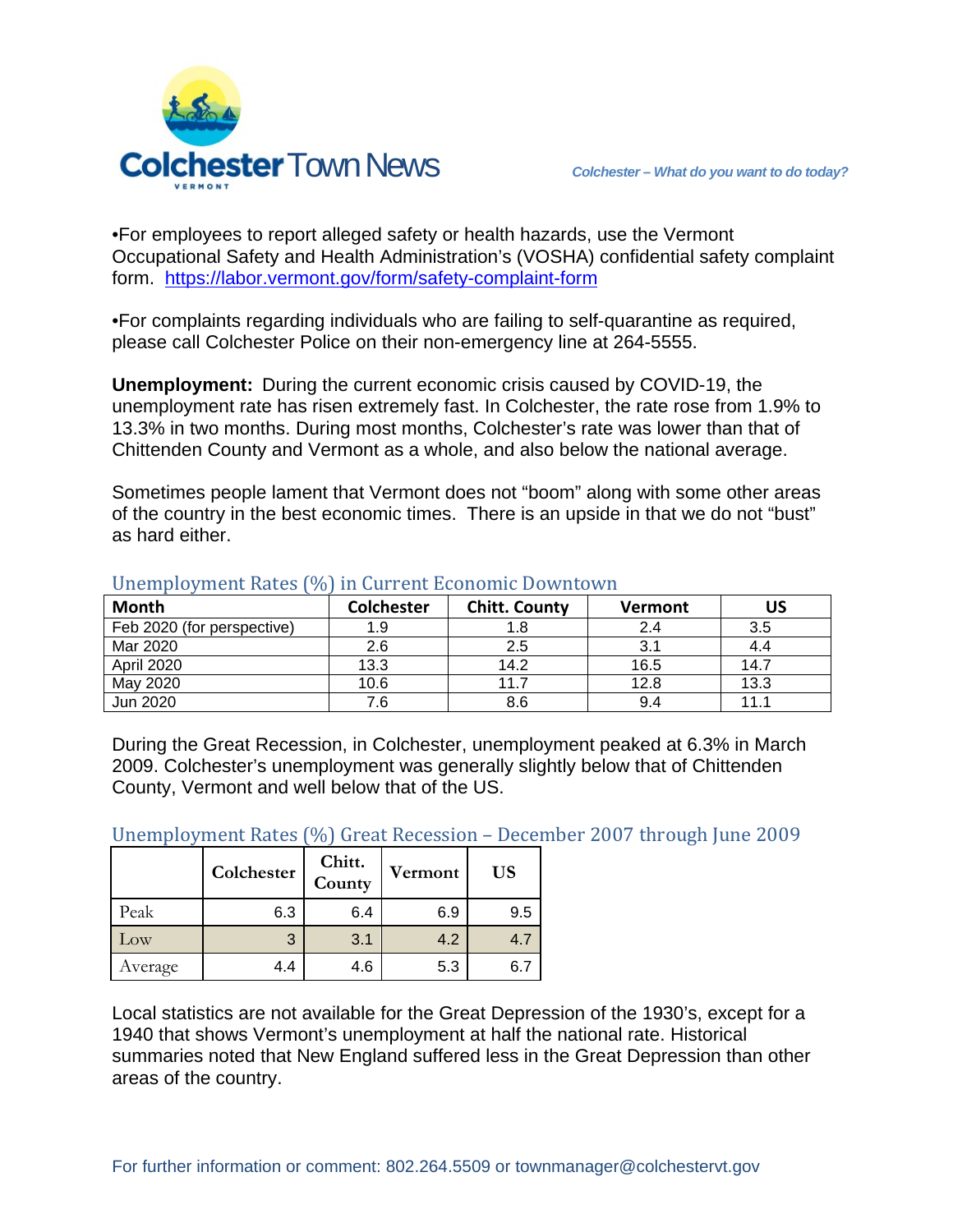

| Year | Vermont | US   |
|------|---------|------|
| 1929 |         | 3.2  |
| 1930 |         | 8.7  |
| 1931 |         | 15.9 |
| 1932 |         | 23.6 |
| 1933 |         | 24.9 |
| 1934 |         | 21.7 |
| 1935 |         | 20.1 |
| 1936 |         | 16.9 |
| 1937 |         | 14.3 |
| 1938 |         | 19.0 |
| 1939 |         | 17.2 |
| 1940 | 7.2     | 14.6 |

Great Depression Unemployment Rates (%) – August 1929 through March 1939

**Economic Recovery Grants:** The Vermont Agency of Commerce and Community Development (ACCD) and the Department of Taxes are providing payments to businesses in need. A total of \$45 million in aid is in the works. There is money available to Vermont businesses who demonstrate a revenue decline of at least 50% in any one-month period from March 1, 2020 to August 31, 2020, when compared with the same month in 2019.<https://accd.vermont.gov/covid-19/economic-recovery-grants>

**Sole Proprietor Grant Program:** is accepting applications for grants of \$5,000, \$7,500 or \$10,000 to qualifying sole proprietors through a lottery. The program is funded with through \$1.5 million administered by ACCD. The application window will be open until July 31 and grants will be awarded on August 14, 2020. [https://www.vermont-cdbg](https://www.vermont-cdbg-cv.com/)[cv.com/](https://www.vermont-cdbg-cv.com/)

**Business Survey:** ACCD wants to hear from all Vermont businesses impacted by the response to the COVID-19 virus to help assess the full impact in their work toward solutions. <https://www.surveymonkey.com/r/vtcovid19>

**Weekly Summary of VT COVID Data:** Nearly 70% of Vermonters who get COVID-19 have a known source of exposure — how they may have gotten the virus. Other topics include: duration of illness, outbreaks, information from emergency rooms and urgent care. [https://www.healthvermont.gov/sites/default/files/documents/pdf/COVID19-](https://www.healthvermont.gov/sites/default/files/documents/pdf/COVID19-Weekly-Data-Summary-7-24-2020.pdf) [Weekly-Data-Summary-7-24-2020.pdf](https://www.healthvermont.gov/sites/default/files/documents/pdf/COVID19-Weekly-Data-Summary-7-24-2020.pdf)

**Vermont Modeling:** State, Regional and National Trends, Testing, Travel <https://dfr.vermont.gov/document/covid-19-modeling-july-24-2020>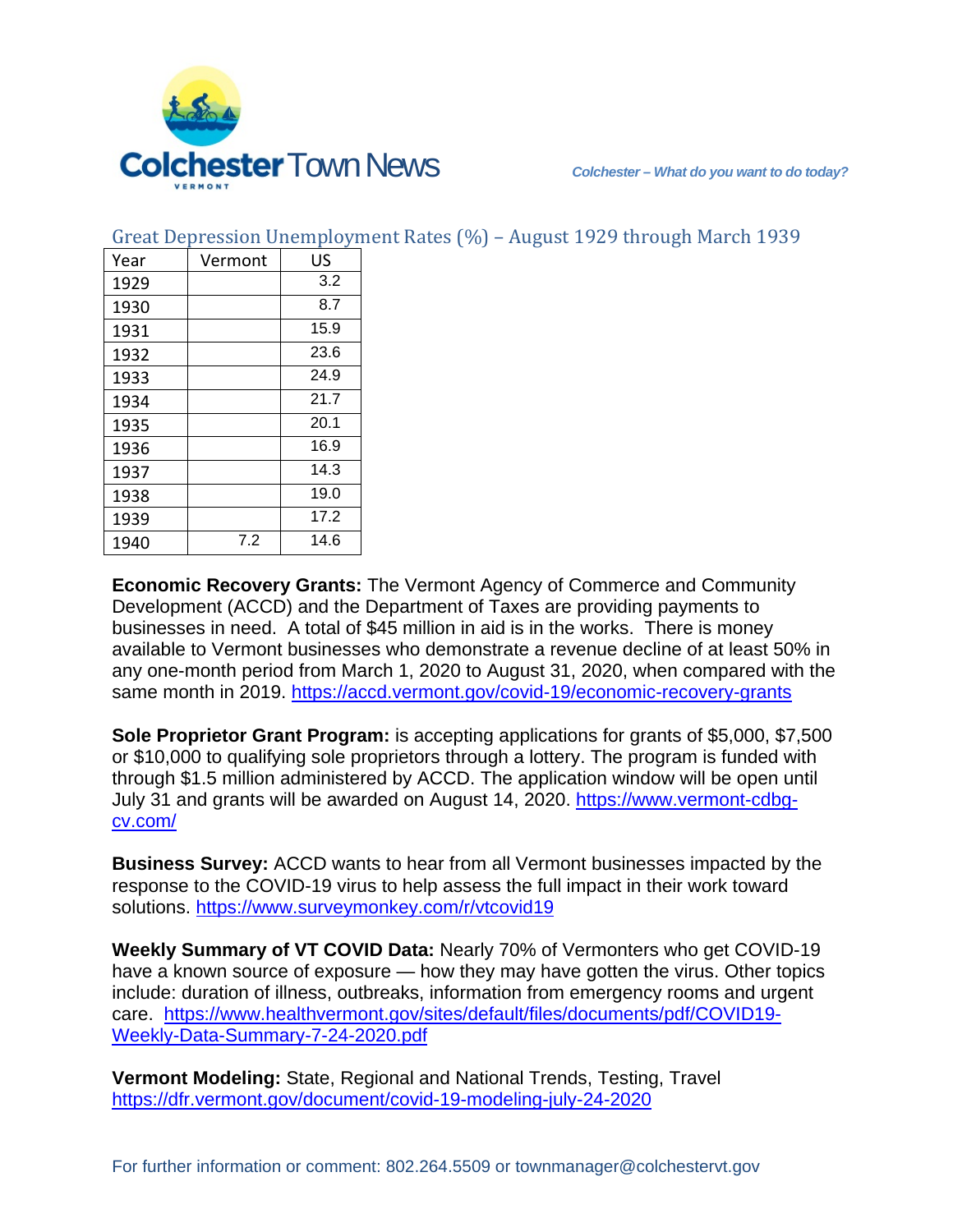

**Cases in Colchester:** 57 as of 7/23

[https://www.healthvermont.gov/response/coronavirus-covid-19/current-activity](https://www.healthvermont.gov/response/coronavirus-covid-19/current-activity-vermont#town)[vermont#town](https://www.healthvermont.gov/response/coronavirus-covid-19/current-activity-vermont#town)

Colchester Rescue Chief Scott Crady

Emergency Medical Service (EMS) personnel will be wearing Personal Protective Equipment (PPE) and ask you to wear a mask if you require assistance from us or any other first responder.

With COVID-19, EMS providers continue to protect themselves and the patients we treat from the transmission of this virus. The current recommendation from the State of Vermont Health Department is for providers to wear PPE based upon criteria that providers find while assessing each patient. The current recommendation is for all patients to wear a Flat Face Mask, if the patient can tolerate it, which is given to them by the EMS provider. This is to reduce the chance of exposure from droplets that may come from the patient caused by coughing or talking. The baseline of PPE for the EMS provider shall be goggles, gloves and respiratory protection.

If the provider is attending to a patient who has tested positive for COVID-19 or has signs or symptoms such as but not limited to, difficulty breathing, cough, fever or generally not feeling well, the provider will be wearing a gown and possibly a face shield.

We hope this information gives community members a better understanding of why we must wear certain levels of protective equipment. We do apologize in advance, that at times it may feel as though the "personal connection" between patient and provider may be lost, this is not our intention.

We assure you that our goal at Colchester Rescue is to provide quality and compassionate care to our patients and to do our best as to not contribute to the transmission of COVID-19 to the best of our ability.

Colchester Rescue had responded to 161 emergency medical calls in the last 30 days, compared to 145 calls last year for this time frame.

Colchester Rescue: [http://colchestervt.gov/rescue](http://colchestervt.gov/rescue/index.shtml) or call (802) 264-5990.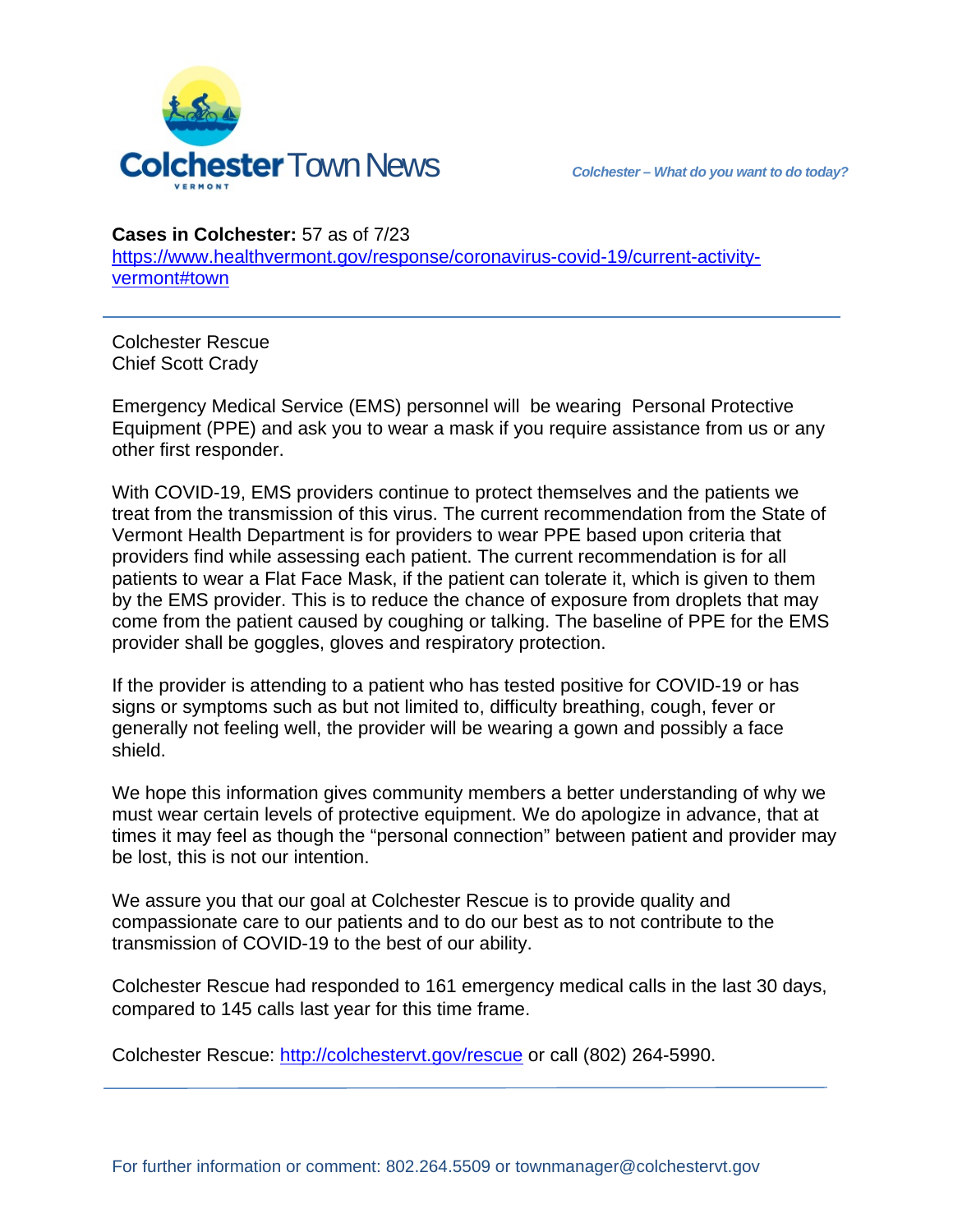

Planning & Zoning Sarah Hadd, Director

For those seasonal residents wishing to extend their time living in a camp, please check with the Department to see if the property has been approved for year round use now in case permits are needed.

Updates:

- The Sharrow Circle matter was tried online in VT Superior Court with a ruling in the Town's favor requiring the property owner, Sisters and Brothers, to pay a fine. This matter stemmed from a health complaint regarding the conditions of the rental units on the property last summer.
- The Town's Community Rating System (CRS) program went through renewal on July 23<sup>rd</sup>. This designation reduces the premiums of flood insurance to property owners and provides the Town with the highest level of reimbursement in declared disasters.
- Please submit permit applications online via tinyurl.com/ColchesterApply and request inspections and other information via our [pzinfo@colchestervt.gov](mailto:pzinfo@colchestervt.gov) email.

Visit<http://colchestervt.gov/planningz> or call (802) 264-5600.

Colchester Fire Department Chief Stephen Bourgeois

The Colchester Fire Department officially started July 1, 2020. With this consolidation the Town also hired a full-time Chief and 3 full-time firefighters that will work Monday through Friday daytime when staffing is extremely low. Saint Michaels Fire Department supports the Town under contract as they have in the past.

In the last month, the Department responded to 54 calls for service that included, structure fires, fire alarms, medical assists, water and marine emergencies, and mutual aid calls to both Winooski and Burlington.

The Colchester Fire Department continues to work closely with the other Town emergency services to provide high quality service to the residents and businesses of Colchester. If you have any questions, concerns, or would like to apply to be a volunteer please contact Chief Steve Bourgeois at sbourgeois@colchestervt.gov.

Visit<https://colchestervt.gov/3245/Fire-Department> or call 802-862-4415.